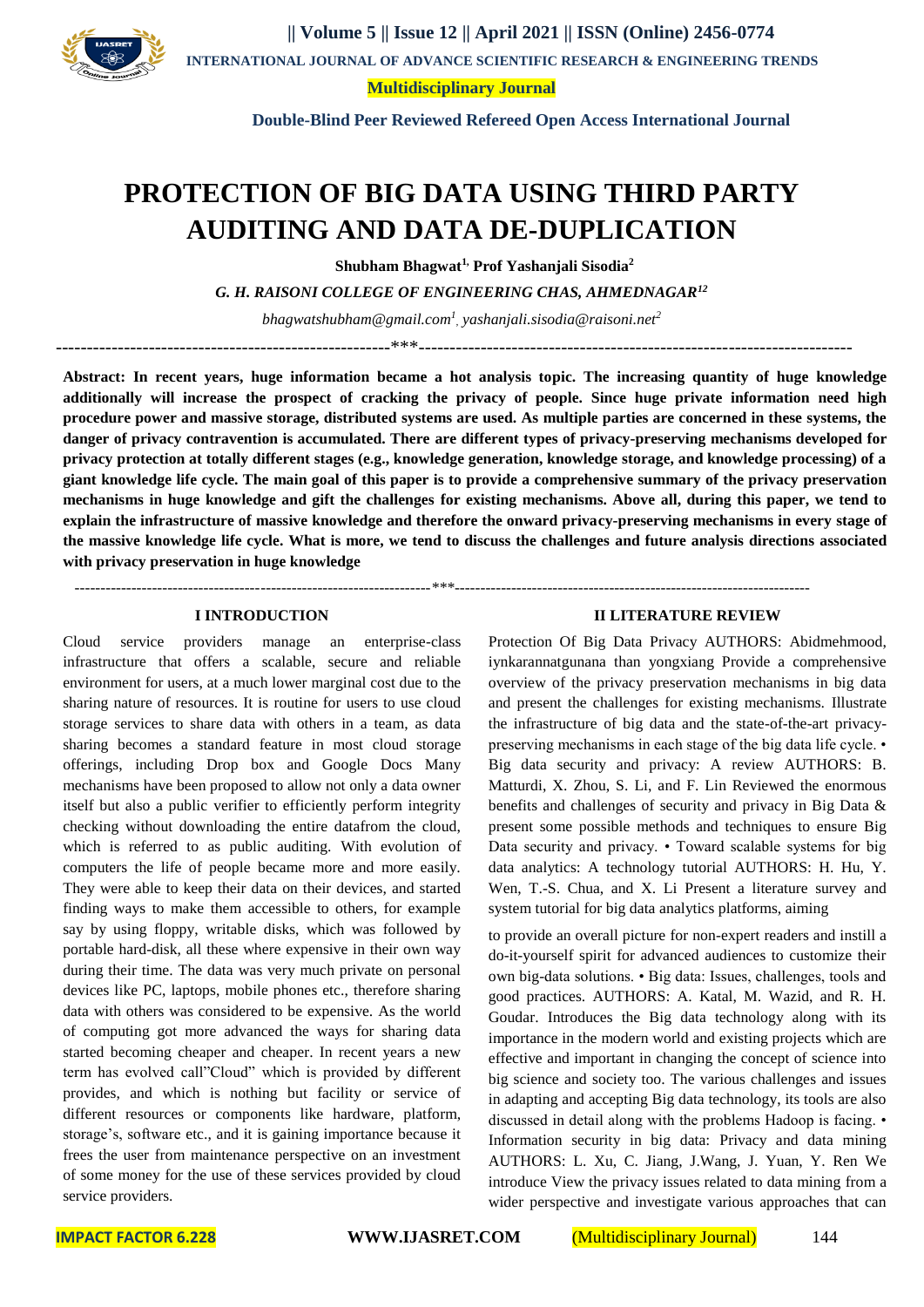

**|| Volume 5 || Issue 12 || April 2021 || ISSN (Online) 2456-0774**

 **INTERNATIONAL JOURNAL OF ADVANCE SCIENTIFIC RESEARCH & ENGINEERING TRENDS**

### **[Multidisciplinary Journal](https://www.bing.com/aclick?ld=e8fZ6gfADYSe8i_D94uq9SfDVUCUx3gx-AoAB2U9E-MuewmW5ONwuHlqiTpJMhvhixlRNilUbm9ryOpfulQIJkgTP2zubal72CMkXVfgey7m9pUoiqvbyWwY_TcM7seiLGa7GADofy1vWnTCbhxQUa9YBp22qRQf5J88dRw2lv8Kfl4F9t&u=aHR0cHMlM2ElMmYlMmZpbi5zZWVrd2ViLmNvbSUyZndzJTNmcSUzZG11bHRpZGlzY2lwbGluYXJ5JTI1MjBqb3VybmFsJTI2YXNpZCUzZHN3X2luX2JhXzAyJTI2ZGUlM2RjJTI2YWMlM2QxMjczNyUyNmNpZCUzZDQwNzE0NDA1OCUyNmFpZCUzZDEzNTc4OTczODU2NDIwODklMjZraWQlM2Rrd2QtODQ4Njg4NzQ1ODA0MjYlM2Fsb2MtOTAlMjZsb2NhbGUlM2Rlbl9JTiUyNm1zY2xraWQlM2RjYTI3NGM4YzYzNjMxNTI2NDkxZDEzNGJiZTQ1NDcyNA&rlid=ca274c8c63631526491d134bbe454724)**

## **Double-Blind Peer Reviewed Refereed Open Access International Journal**

help to protect sensitive information. In particular, we identify four different types of users involved in data mining applications, namely, data provider, data collector, data miner, and decision maker. • Remote Data Checking Using Provable Data Possession. AUTHORS: GIUSEPPE A TENIESE We introduce a model for provable data possession (PDP) that can be used for remote data checking: A client that has stored data at an untrusted server can verify that the server possesses the original data without retrieving it. The model generates probabilistic proofs of possession by sampling random sets of blocks from the server, which drastically reduces I/O costs. The client maintains a constant amount of meta data to verify the proof. The challenge/response protocol transmits a small, constant amount of data, which minimizes network communication. Thus, the PDP model for remote data checking is lightweight and supports large data sets in distributed storage systems. The model is also robust in that it incorporates mechanisms for mitigating arbitrary amounts of data corruption.

# **III ARCHITECTURAL DESIGN**

In this system, we will give a comprehensive overview of the state-of-the-art technologies to preserve privacy of big data at each stage of big data life cycle. Moreover, we will discuss privacy issues related to big data when they are stored and processed on cloud, as cloud computing plays very important role in the application of big data. Furthermore, we will discuss about potential research directions.



## Figure 1 Architectural design

The remainder of this system is organized as follows. The infrastructure of big data and issues related to privacy of big data because of the underlying structure of cloud computing. Data owners could perform integrity verification by themselves or delegate the task to trusted third parties. The basic

framework of any integrity verification scheme consists of three participating parties: client, cloud storage server (CSS) and third party auditor (TPA). The client stores the data on cloud and the objective of TPA is to verify the integrity of data.

## **V METHODOLOGY**

| ч<br><b>Secure Auditing and Deduplicating</b><br>HOME<br><b>DOWNLOAD</b><br>UPLOAD GRAPH<br><b>UPLOAD</b> | LOGOUT                                          |
|-----------------------------------------------------------------------------------------------------------|-------------------------------------------------|
|                                                                                                           |                                                 |
|                                                                                                           | Welcome to Secure Auditing                      |
|                                                                                                           | Secure Auditing and Deduplicating Data in Cloud |
|                                                                                                           | Hello RAVI MOHITE                               |
| Choose File To Upload                                                                                     |                                                 |
| Select File                                                                                               | Browse.                                         |
| UPLOAD                                                                                                    |                                                 |
|                                                                                                           | $\Gamma_{\text{out}} \cap \Gamma_{\text{out}}$  |

#### Figure 2. Home Page



#### Figure 3. Enter Encryption Key



Figure 4. File divided into 3 blocks